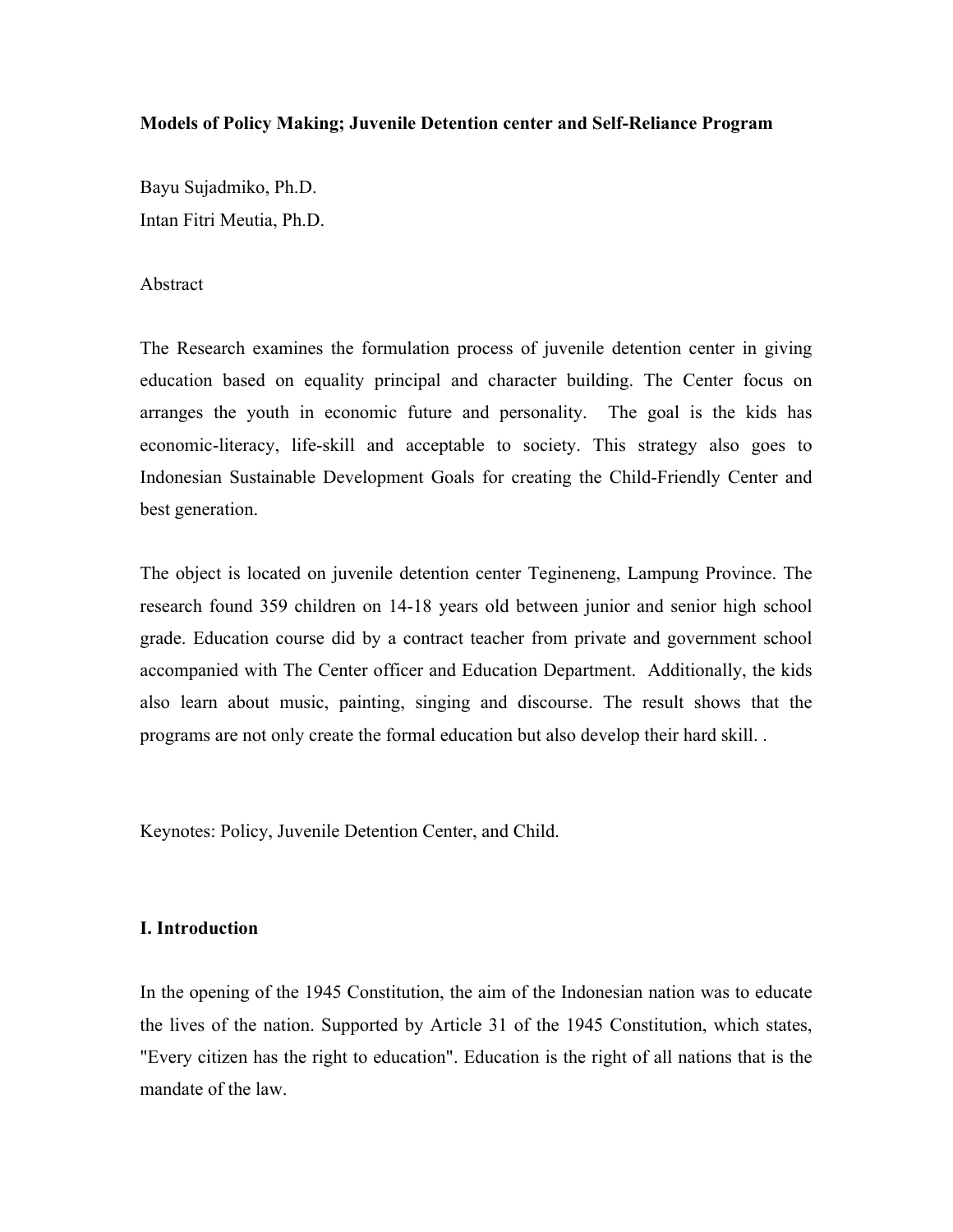Education is essentially a basic effort to develop personality and ability or expertise in harmoniously organic organizing unity, inside and outside of school and lasts a lifetime. Ensuring the quality of inclusive and fair education and promoting opportunities for lifelong learning for all is still the main focus of development in Indonesia. One education that is still in the spotlight is the need for guidance for child inmates who are still in school age. It's the rights of these prisoners' - children to continue to get equal formal education when they are in Juvenile Center - LPKA (Special Child Development Institution).

### **II. Prison; Education and Skill**

Education for children is very important. With education, children will learn about new things. In UN regulations for the protection of adolescents who lose their freedom, it is explained that adolescents who lose their freedom are entitled to obtain (Waluyadi, 2009: 57-63):

a. Education;

- b. Skills training and work training;
- c. Recreation;
- d. Embrace religion;
- e. Get health care;
- f. Notification of health and
- g. Connect with the wider community

In Indonesia, the government has implemented a 9-year compulsory education policy and is now proclaiming government policies that are being pursued, namely to organize a 12 year compulsory education program. This of course applies also to children of inmates who are undergoing a sentence process in prisons (correctional institutions) to get proper education in accordance with applicable policies. In essence, prisoners as human beings and human resources must be treated well, including the fulfillment of educational rights for children in prisons. Even though they are in prison but their educational rights must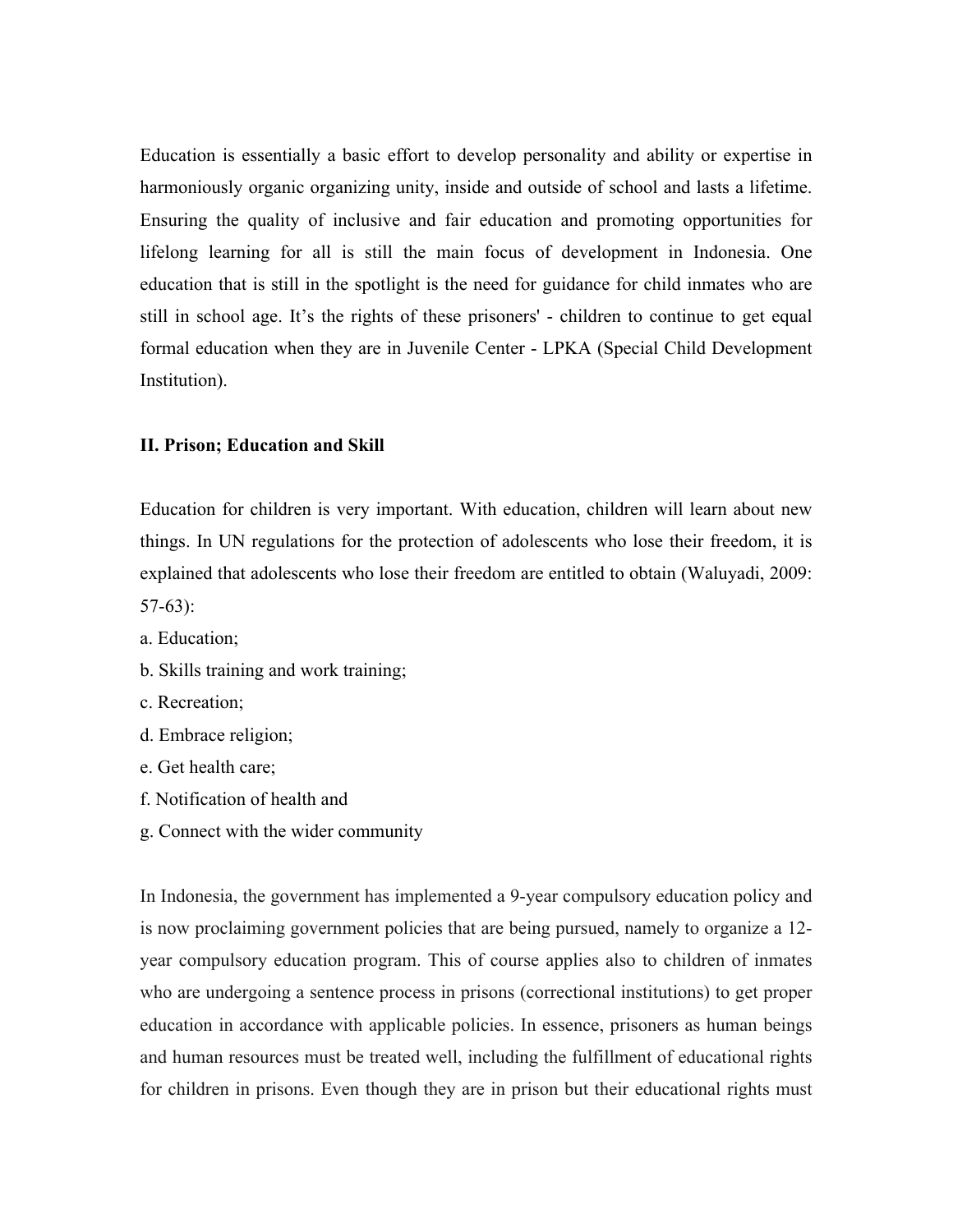not be ignored. Strengthening schools in correctional institutions by opening access for residents, especially child prisons, is noteworthy so that children can continue to study and continue their education.

If prison children do not get adequate education, they cannot have good knowledge after breathing free air to face the world outside of competitive prisons. They will be isolated, unable to actualize themselves in the life of the nation and state, become ignorant and left behind so they are likely to be ostracized and unacceptable upon their return to society. The big impact of that, Indonesia will be short of individuals and good resources, character, and capable of advancing civilization and welfare of the people due to not being able to expand the reach of education to Children's Prisons. For this reason a curriculum and a teacher are needed in accordance with educational methods for prison children

Education obtained by prisoners in the Penitentiary is seen as being able to bridge the implementation of the educational process that has ceased in formal education. In this case Outdoor School Education has its own role as complement from school education. That is, that education outside of school is carried out to supplement the knowledge and skills that are lacking or cannot be obtained in school education. The needs of assisted people will be equipped with knowledge, skills, life skills, and attitudes to develop themselves, develop a profession, work, independent business, or to continue their education to a higher level can be achieved through non-formal education. Educational programs in Correctional Institutions are emphasized on coaching and training activities for prisoners (inmates). The scope of coaching inmates in Correctional Institutions is divided into two fields, namely personality development programs and independence development programs. One of the places where the independence program takes place is in the form of skills development carried out in the workshop, where one of the skills learned is electronic skills development. This skills development program is one form of self-reliance that provides prisoners with the ability to improve work skills and independence for entrepreneurship in the field of electronics or electronic service. The existence of education for prisoners with the expected skills development program can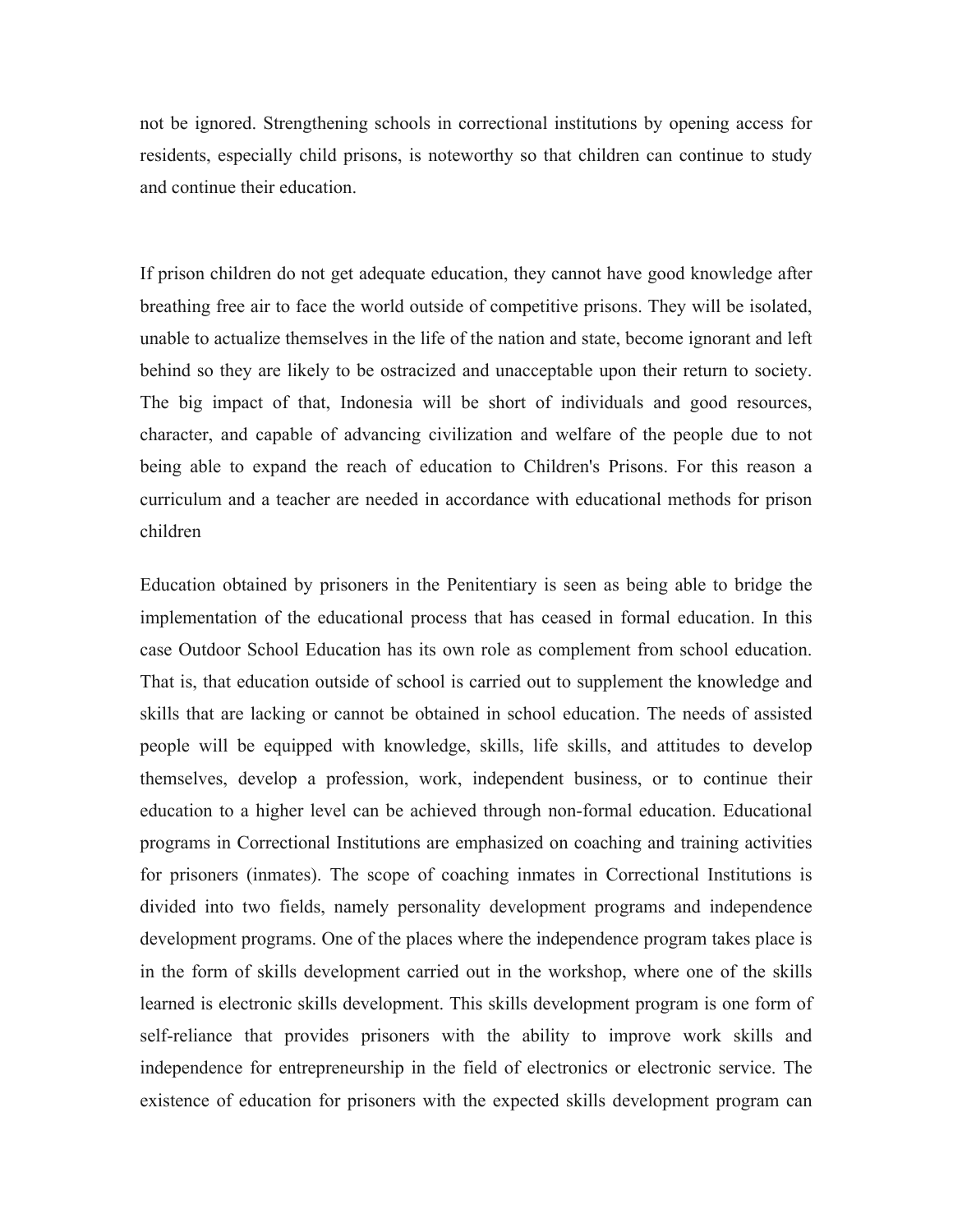later become a quality human being and able to play a role in development and economic growth. This means that inmates can use their skills and knowledge to open employment opportunities with entrepreneurs in the electronic field such as service services. Education patterns based on independence in prison children begin with an understanding of economic knowledge towards understanding the concept of entrepreneurship. In the matter of independence, it is expected that children will be able to build a mindset of love for the homeland, domestic production to be willing and proud to produce their own production.

The background of different cases of inmates with different characters will certainly influence the implementation of the training program provided. If residents have undergone skills development and have skills, but it is not balanced by showing entrepreneurial behavior will not be realized. In other words, the inmates must have an entrepreneurial attitude to shape entrepreneurial behavior that will be used as a provision after leaving the Penitentiary. No less important accompaniment is in terms of character education. Where this character will shape how prison children are able to socialize with the surrounding environment when they leave the LPKA. When these children have character, they will be able to participate in creating a safe, comfortable and peaceful environment.

# **III. Juvenille Detention Center (LPKA)**

This research was conducted in the Juvenile Detention Center Class II Bandar Lampung in Tegineneng, Pesawaran, Lampung Province. Later it is expected that the formulated policy model cannot only be applied in LPKA Class II in Bandar Lampung but all LPKA in Indonesia. Therefore, the educational rights of the children can be achieved with the aim of independence and character.

LPKA according to Article 1 of Law No. 11/2012 concerning Child Criminal Justice System (SPPA) is an institution or place where children undergo their criminal period. In LPKA, the child will be classified according to age, sex, length of time of sentence imposed, type of crime, and other criteria in accordance with needs or in the framework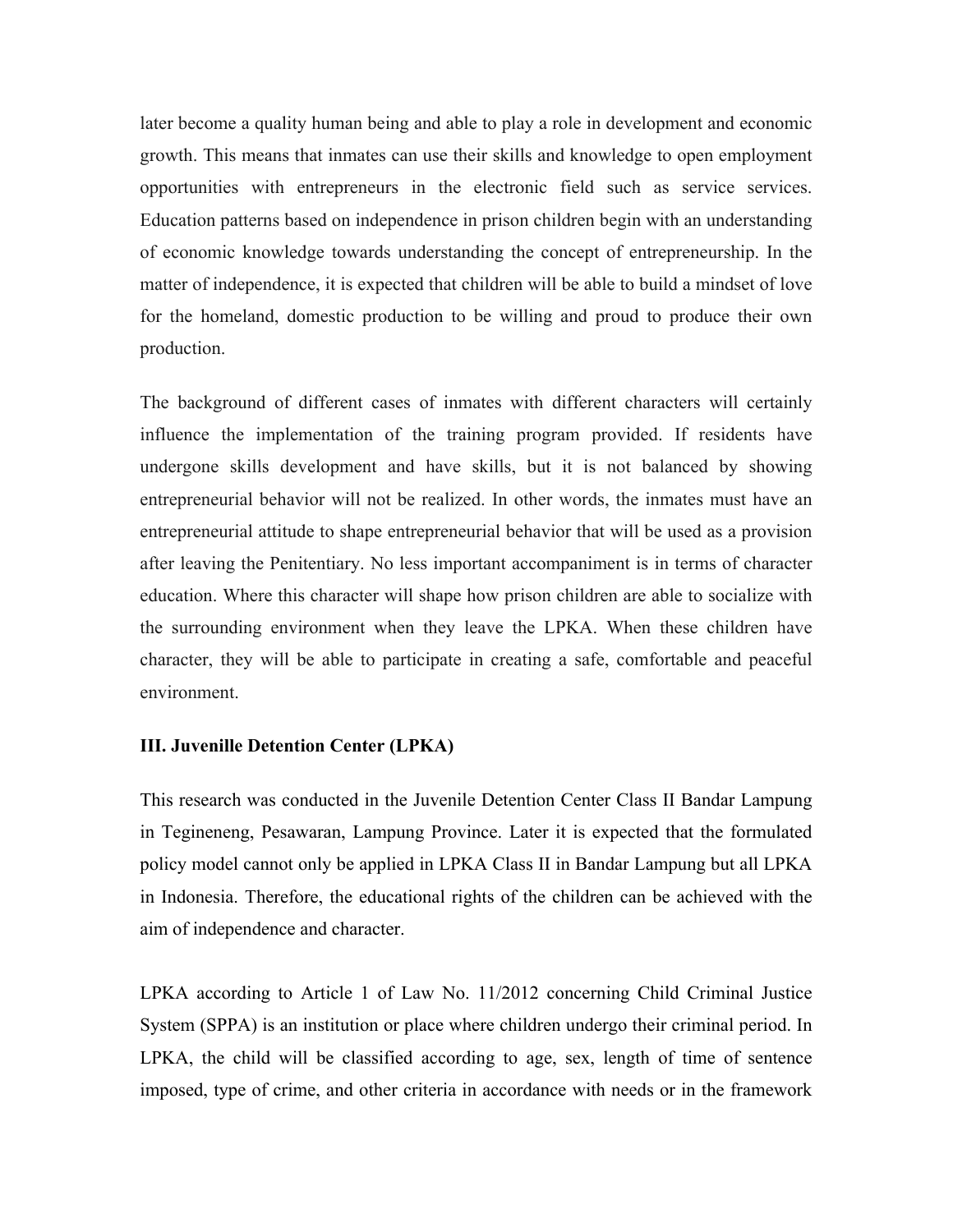of coaching.

Based on the Regulation of the Minister of Law and Human Rights of the Republic of Indonesia Number 18 of 2015 concerning the Organization and Work Procedure of LPKA, it organizes the following functions:

a. Registrations and classifications starting from acceptance, recording both manually and electronically, assessment, classification, and program planning.

b. Coaching which includes education, care, alleviation, and skills training, as well as information services.

c. Treatment that includes food, beverage and distribution of health equipment and services.

d. Supervision and enforcement of disciplines which include supervision administration, prevention and enforcement of discipline and management of complaints, and

e. Management of general affairs which includes personnel affairs, administration, budget planning, management of financial affairs and equipment and household.

The implementation of the tasks and functions of LPKA includes coaching, maintenance, upholding discipline, and increasing knowledge and understanding, as well as the services of correctional officers in the implementation of the duties and functions of the LPKA to be in harmony with the concept and perception of thought in the Law Number 11 of 2012 concerning Child Criminal Justice System and Law Number 12 of 1995 concerning Corrections. The realization of the effective and efficient implementation of the tasks and functions of LPKA is highly expected in order to improve the quality of correctional services for children in particular and the community at large.

#### **IV. Friendly Models**

LPKA has to shown by the design, both the bedroom and the other kid rooms such as learning and playing space like the playground and no longer a prison. We were indeed ordered in accordance with Law No. 11 of 2012 concerning the juvenile justice system to change the pattern of guidance to this children.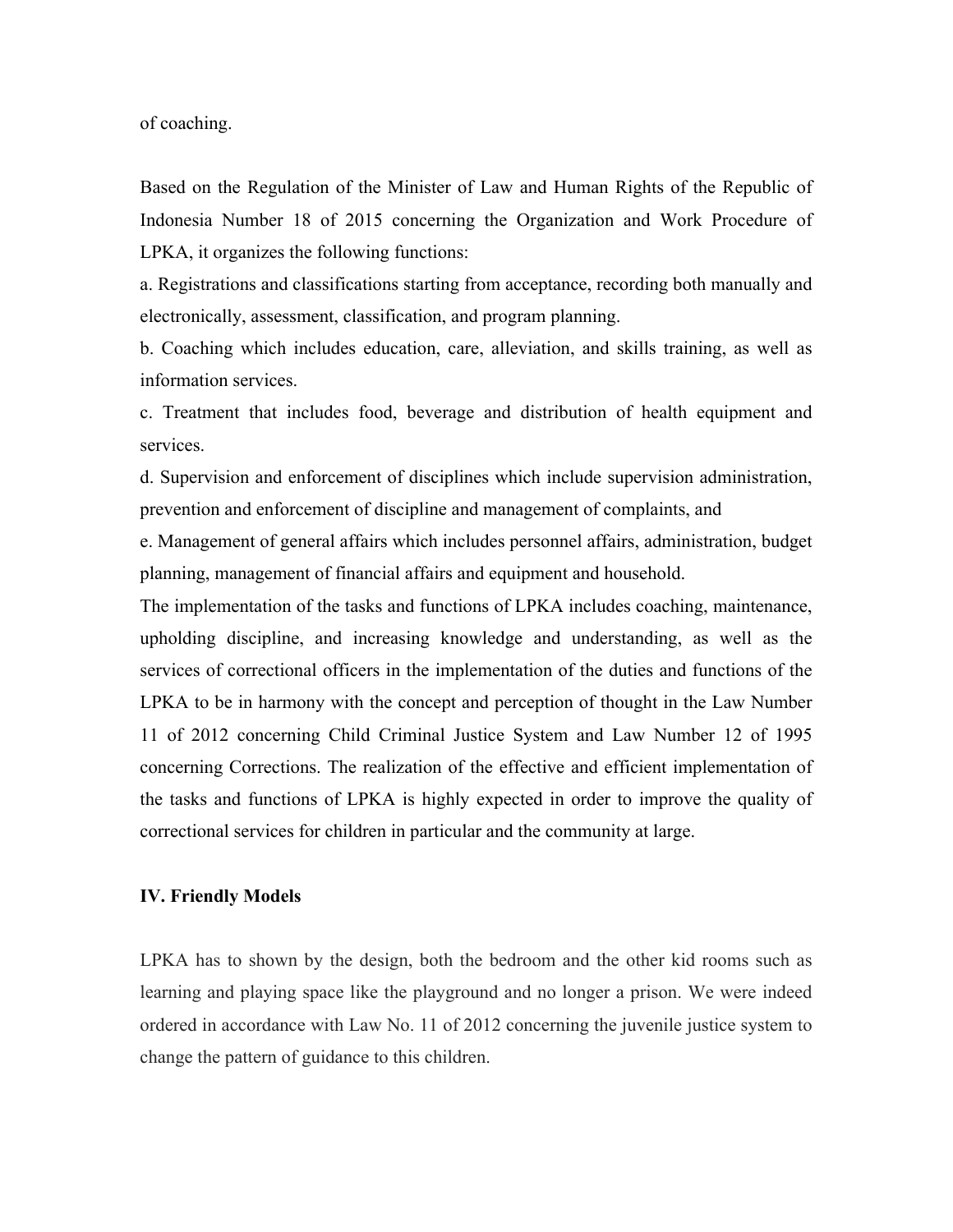The atmosphere is no longer like a prison, but a place of education. The room design also uses attractive color paints equipped with an educational, learning and recreation arena. The government also has to changed the companion with training and clothes like educators, not complete uniforms with ranks. This concept, kids who is forced to enter in coaching still feels comfortable and psychologically uplifted, not like prisoners. In the future, it will also be immediately separated between prison and LPKA.

For formal education, LPKA should collaborates with the Department of Youth and Sports Education (Disdikpora). It will brings real eduucation system with the right teacher.

# **Conclusions**

Facilities and infrastructure in LPKA Tegineneng are still lack. Existing facilities and infrastructure cannot support the overall interest and talent development program, especially in the arts and music fields. The absence of attention from the Government is one of the causes of the lack of facilities and infrastructure.

Human resources (Trustees) are very influential factors in coaching in LPKA. The coach comes from LPKA Tegineneng and from the relevant agencies that have cooperated with. Constraints found, namely the LPKA Tegineneng must always hold a system of cooperation with relevant agencies. Even so the coaching carried out by the coach runs effectively because there are no child inmates who repeat the crime (*resedivis*)

Psychological Children are an important factor considering the child's age has an unstable mental state. Children who in their criminal period had experience conflict or problems, especially children in the environment of fellow other perpetrators. LPKA Tegineneng should have innovates concerning counseling guidance. This counseling goes well and is able to maintain the psychological state of child inmates.

Child discipline in carrying out coaching shows the level of seriousness of the child in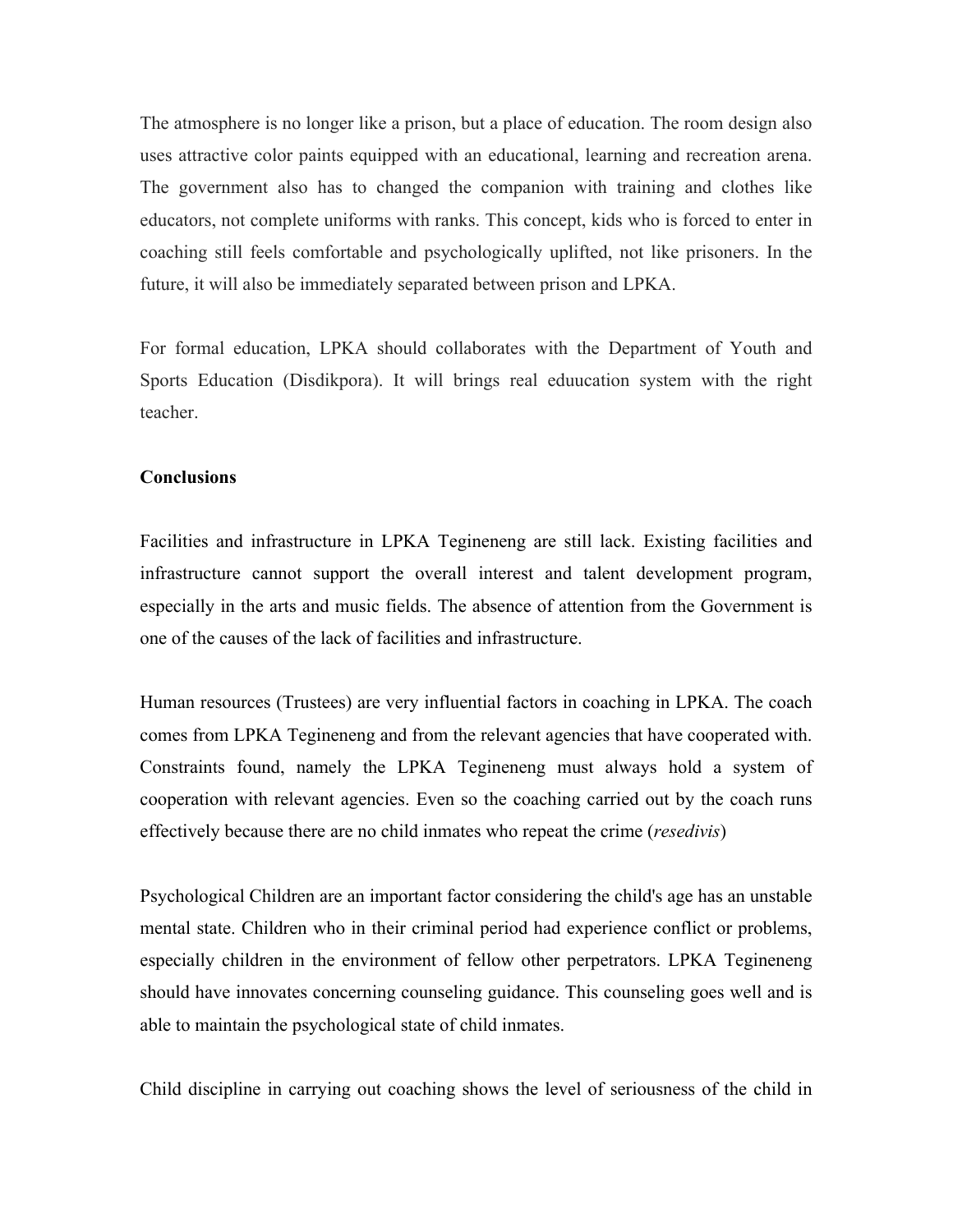following the coaching. The imposition of scheduled sanctions and coaching are able to make child prisoners disciplined in carrying out coaching in LPKA Tegineneng.

#### **Reference**

Desmita. 2013. *Psikologi Perkembangan Peserta Didik*. Bandung. PT. Remaja Rosdakarya.

Gunawan,Heri. 2012. *Pendidikan Karakter Konsep dan Implementasi*. Bandung: Alfabeta.

Islamy, M. Irfan. 2000. *Prinsip-prinsip Perumusan Kebijakan Negara*. Jakarta. Sinar Grafika

Poernomo, Bambang, 1986. *Pelaksanaan Pidana Penjara dengan Sistem. Pemasyarakatan*, Libert. Yogyakarta.

Wahab, Solichin Abdul. 2008. *Analisis Kebijakan : Dari Formulasi ke Implementasi Kebijakan Negara* Edisi Kedua. Bumi Aksara. Jakarta.

Waluyadi, 2009. *Hukum Perlindungan Anak*, Bandung: Mandar Maju.

Winarno, Budi. 2012. *Kebijakan Publik Teori, Proses, dan Studi Kasus.* Yogyakarta: CAPS.

Yusuf, S dan Nurihsan, J. 2006. *Landasan Bimbingan dan Konseling*. Bandung. PT. PT Mutiara Nur Kencana.

Zuriah, Nurul. 2008. *Pendidikan Moral & Budi Pekerti Dalam Perspektif Perubahan*, Jakarta: yusu Bumi Aksara,